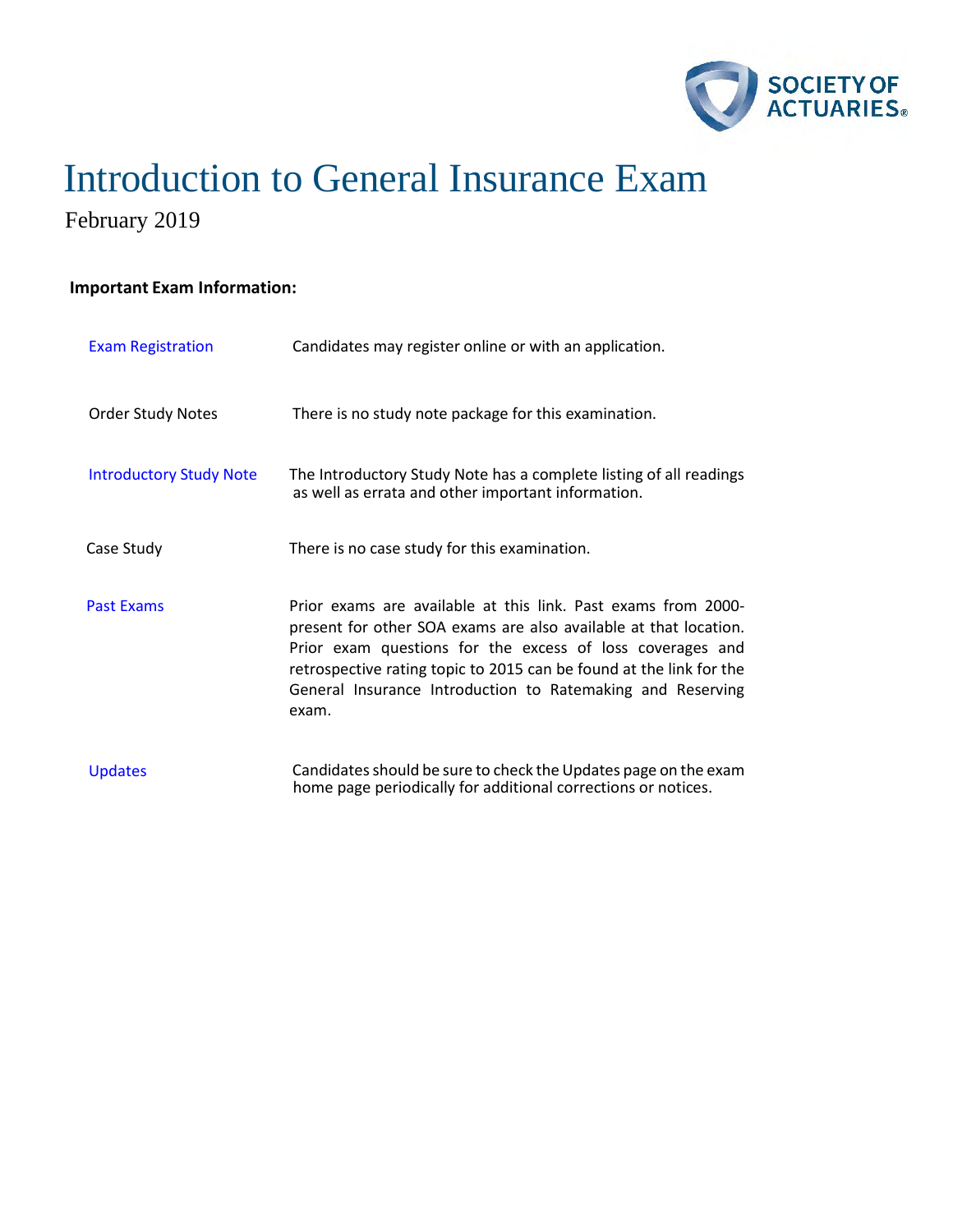The following shorthand is used for the three required textbooks published by The Institutes:

CPCU 520 – x indicates Assignment x from *Insurance Operations*, Edited by Susan Kearney **NOTE – Candidates may use either of two editions (special SOA edition 2015 or first edition, 2010). See the Introductory Study Note for Details.**

CPCU 553 – x indicates Assignment x from *Survey of Personal Insurance and Financial Planning*, Edited by Mary Ann Cook **Candidates may use either of two editions (special SOA edition 2017 or first edition, 2012). See the Introductory Study Note for Details**

CPCU 557 – x indicates Assignment x from *Survey of Commercial Insurance*, Edited by Arthur Flitner **NOTE – Candidates may use either of three editions (special SOA edition 2017, first edition, 2012, or second edition, 2014). See the Introductory Study Note for Details.** 

| EXAM: GI-INTRO            | TOPIC: Overview of Insurance Operations |
|---------------------------|-----------------------------------------|
| <b>Learning Objective</b> |                                         |

1. The candidate will understand how insurance companies are organized, their goals, how success is measured, and their functions.

#### **Learning Outcomes**

The candidate will be able to:

- a) Explain how insurers have organized to provide property-casualty insurance
- b) Describe the major goals of an insurer
- c) Describe the internal and external constraints that impede insurers from achieving their major goals
- d) Describe the measurements used to evaluate how successful an insurer is at meeting its established goals
- e) Describe the core and supporting functions performed by insurers

#### **Syllabus Resources**

• CPCU 520 – 1 Overview of Insurance Operations

#### **EXAM: GI-INTRO TOPIC: Insurance Regulation**

#### **Learning Objective**

2. The candidate will understand the reasons for and the types of regulation.

#### **Learning Outcomes**

The candidate will be able to:

- a) Describe the effect each of the following acts and legal decisions have had on insurance regulation: Paul v. Virginia, Sherman Antitrust Act, South-Eastern Underwriters Association, McCarran-Ferguson Act, Insurance Services Office and the Attorneys General Lawsuit, and Gramm-Leach-Bliley Act
- b) Explain how insurance regulation protects consumers, contributes to maintaining insurer solvency, and assists in preventing destructive competition
- c) Identify the regulatory activities of state insurance departments and the duties typically performed by state insurance commissioners
- d) Describe the arguments for and against federal regulation of insurance
- e) Describe the licensing requirements for insurers and insurance personnel
- f) Describe the methods that regulators use to maintain the solvency of insurers and to manage insolvencies, and the reasons why insurers become insolvent
- g) Describe the goals of insurance rate regulation, the major types of state rating laws, and the reasons supporting and opposing rate regulation
- h) Explain how the contract language contained in insurance policies is regulated
- i) Explain how the market conduct areas in insurance are regulated and how regulatory activities protect consumers
- j) Explain how organizations that act as unofficial regulators affect insurance activities

#### **Syllabus Resources**

• CPCU 520 – 2 Insurance Regulation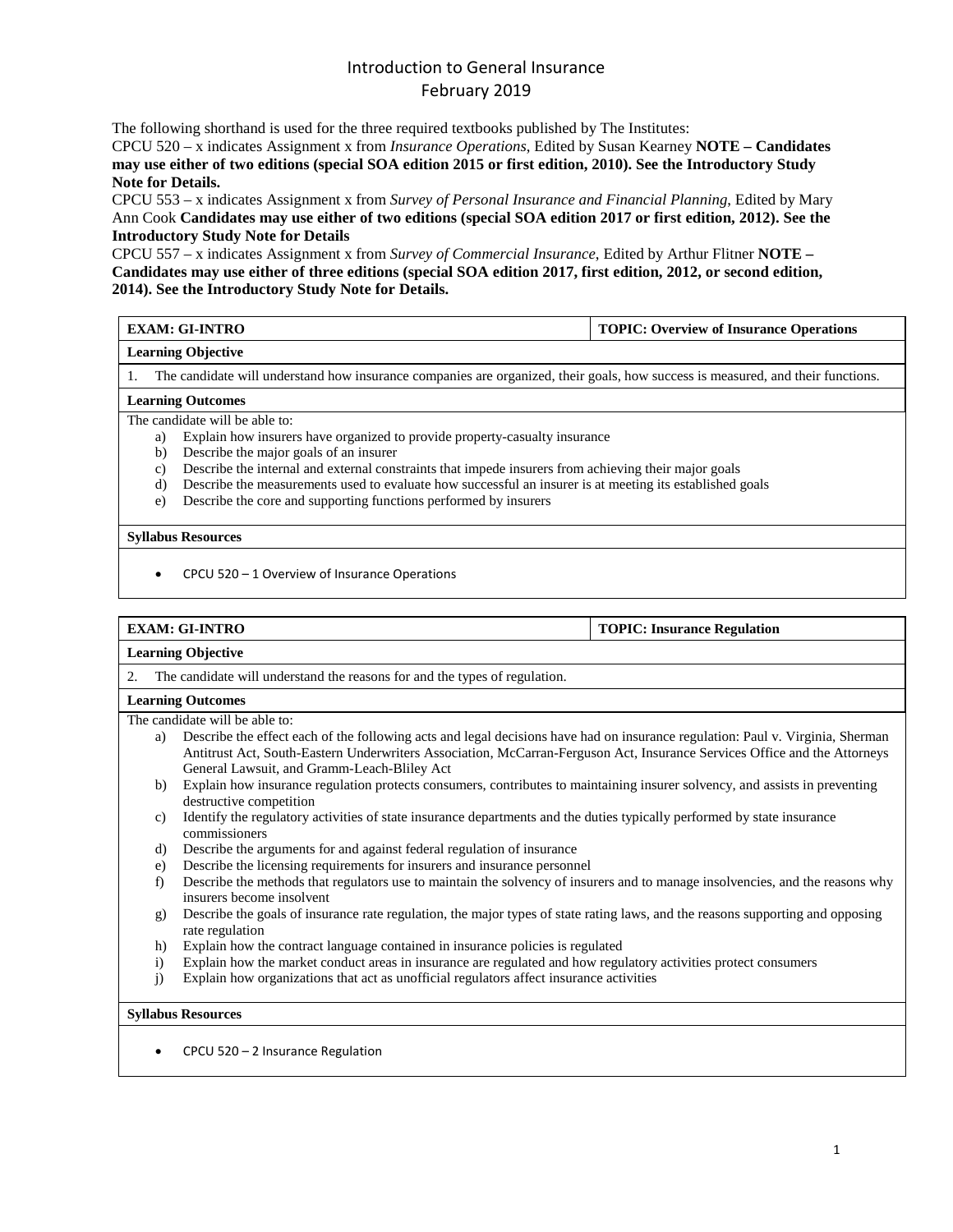### **EXAM: GI-INTRO TOPIC: Insurance Marketing and Distribution**

#### **Learning Objective**

3. The candidate will understand the insurance marketplace and marketing and distribution systems.

#### **Learning Outcomes**

The candidate will be able to:

- a) Describe the following attributes of the competitive property-casualty insurance marketplace: distinguishing characteristics of insurance customers, insurer marketing differentiations, and unique factors in the insurance marketplace
- b) Explain how typical insurer marketing activities are performed and why they are performed
- c) Describe the main types of insurance distribution systems and channels, including the principal characteristics that distinguish one distribution system from another
- d) Describe the functions performed by insurance producers
- e) Describe the key factors an insurer should evaluate during the distribution-system and distribution-channel selection process

#### **Syllabus Resources**

• CPCU 520 – 3 Insurance Marketing and Distribution

### **EXAM: GI-INTRO TOPIC: The Underwriting Function**

#### **Learning Objective**

4. The candidate will understand the purpose, role, and function of underwriting.

#### **Learning Outcomes**

The candidate will be able to:

- a) Describe the purpose of underwriting
- b) Describe the underwriting activities typically performed by line and staff underwriters
- c) Describe the importance of compliance with underwriting authority in individual account selection d) Describe the constraining factors considered in the establishment of underwriting policy
- Describe the constraining factors considered in the establishment of underwriting policy
- e) Describe the purposes that underwriting guidelines and underwriting audits serve
- f) Describe the steps in the underwriting process
- g) Explain how an insurer's underwriting results are measured and how financial measures can be distorted

#### **Syllabus Resources**

• CPCU 520 – 4 The Underwriting Function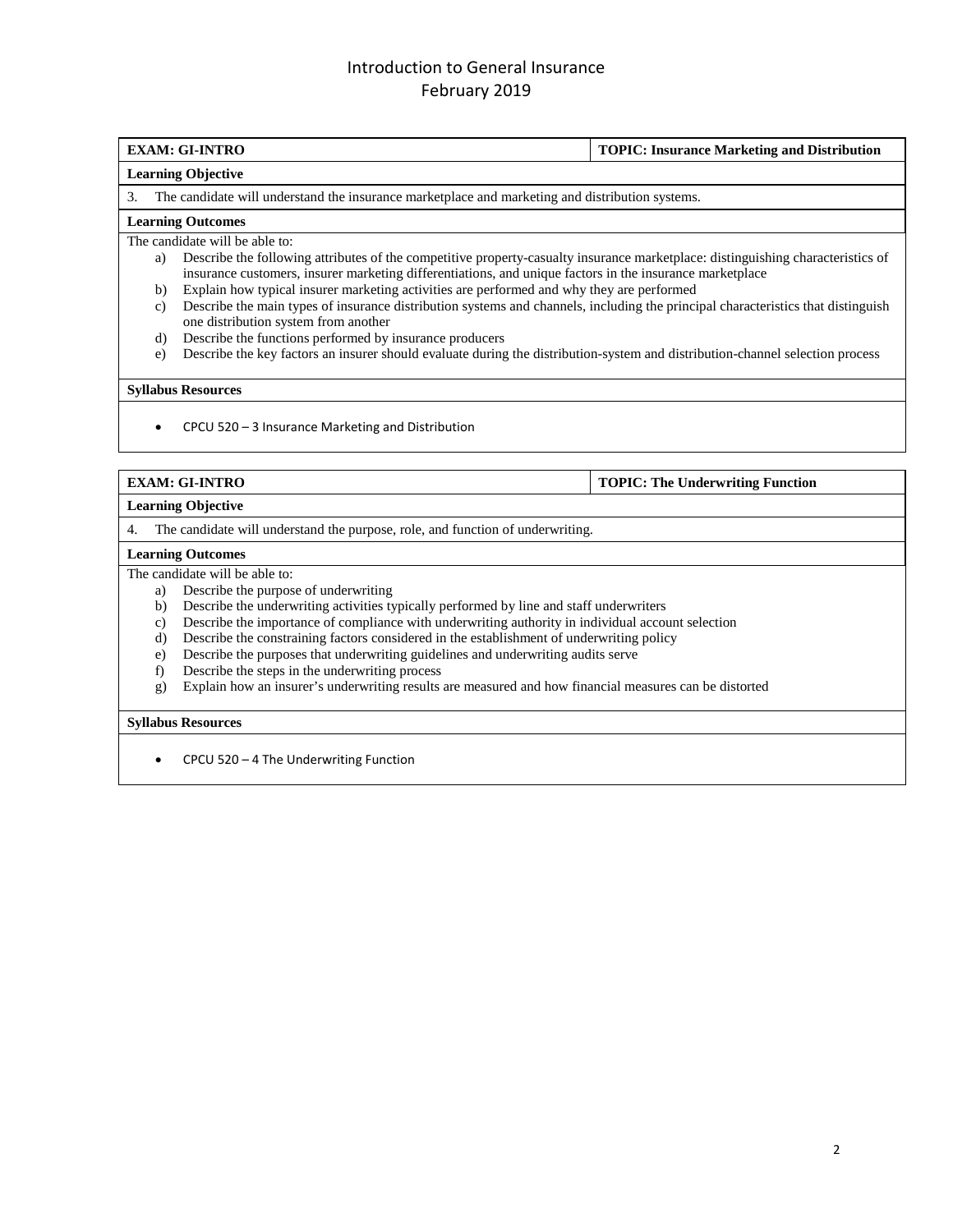|                 | <b>EXAM: GI-INTRO</b>                                                                                                                                                                           | <b>TOPIC: Underwriting Property and Liability</b><br><b>Insurance</b> |  |
|-----------------|-------------------------------------------------------------------------------------------------------------------------------------------------------------------------------------------------|-----------------------------------------------------------------------|--|
|                 | <b>Learning Objective</b>                                                                                                                                                                       |                                                                       |  |
| 5.              | The candidate will understand the different policy considerations in underwriting property and liability insurance policies.                                                                    |                                                                       |  |
|                 | <b>Learning Outcomes</b>                                                                                                                                                                        |                                                                       |  |
|                 | The candidate will be able to:                                                                                                                                                                  |                                                                       |  |
| a)              | Describe in detail each of the COPE factors used to evaluate property loss exposures                                                                                                            |                                                                       |  |
| $\mathbf{b}$    | Explain how insurable interest, policy provisions for valuing losses, and insurance to value affect a loss payment amount under                                                                 |                                                                       |  |
|                 | property insurance                                                                                                                                                                              |                                                                       |  |
| $\mathcal{C}$ ) | Explain how underwriters use policy amount, amount subject, normal loss expectancy (NLE), probable maximum loss (PML),<br>and maximum foreseeable loss (MFL) to measure potential loss severity |                                                                       |  |
| d)              | Describe the underwriting considerations for business income and extra expense coverage                                                                                                         |                                                                       |  |
| e)              | Describe the underwriting considerations and risk control techniques associated with employee dishonesty and crimes<br>committed by others                                                      |                                                                       |  |
| f)              | Describe the loss exposures and the underwriting considerations for commercial general liability insurance                                                                                      |                                                                       |  |
| g)              | Describe the underwriting considerations for personal and commercial auto insurance                                                                                                             |                                                                       |  |
| h)              | Describe the key underwriting considerations relevant to the evaluation of submissions for workers compensation insurance                                                                       |                                                                       |  |
| $\overline{1}$  | Describe the underwriting considerations for umbrella and excess liability insurance                                                                                                            |                                                                       |  |
|                 |                                                                                                                                                                                                 |                                                                       |  |
|                 | <b>Syllabus Resources</b>                                                                                                                                                                       |                                                                       |  |

• CPCU 520 – 5 Underwriting Property and Liability Insurance

**EXAM: GI-INTRO TOPIC: Risk Control and Premium Auditing**

### **Learning Objective**

6. The candidate will understand the purpose and function of risk control and premium auditing.

#### **Learning Outcomes**

The candidate will be able to:

- a) Describe the goals of insurer risk control activities
- b) Describe the risk control services provided by insurers
- c) Explain how risk control cooperates with other insurer functions
- 
- d) Explain why premium audits are conducted<br>e) Describe the premium auditing process
- e) Describe the premium auditing process<br>f) Explain why premium audits must be a Explain why premium audits must be accurate
- g) Explain how premium auditing contributes to other insurer functions

#### **Syllabus Resources**

• CPCU 520 – 6 Risk Control and Premium Auditing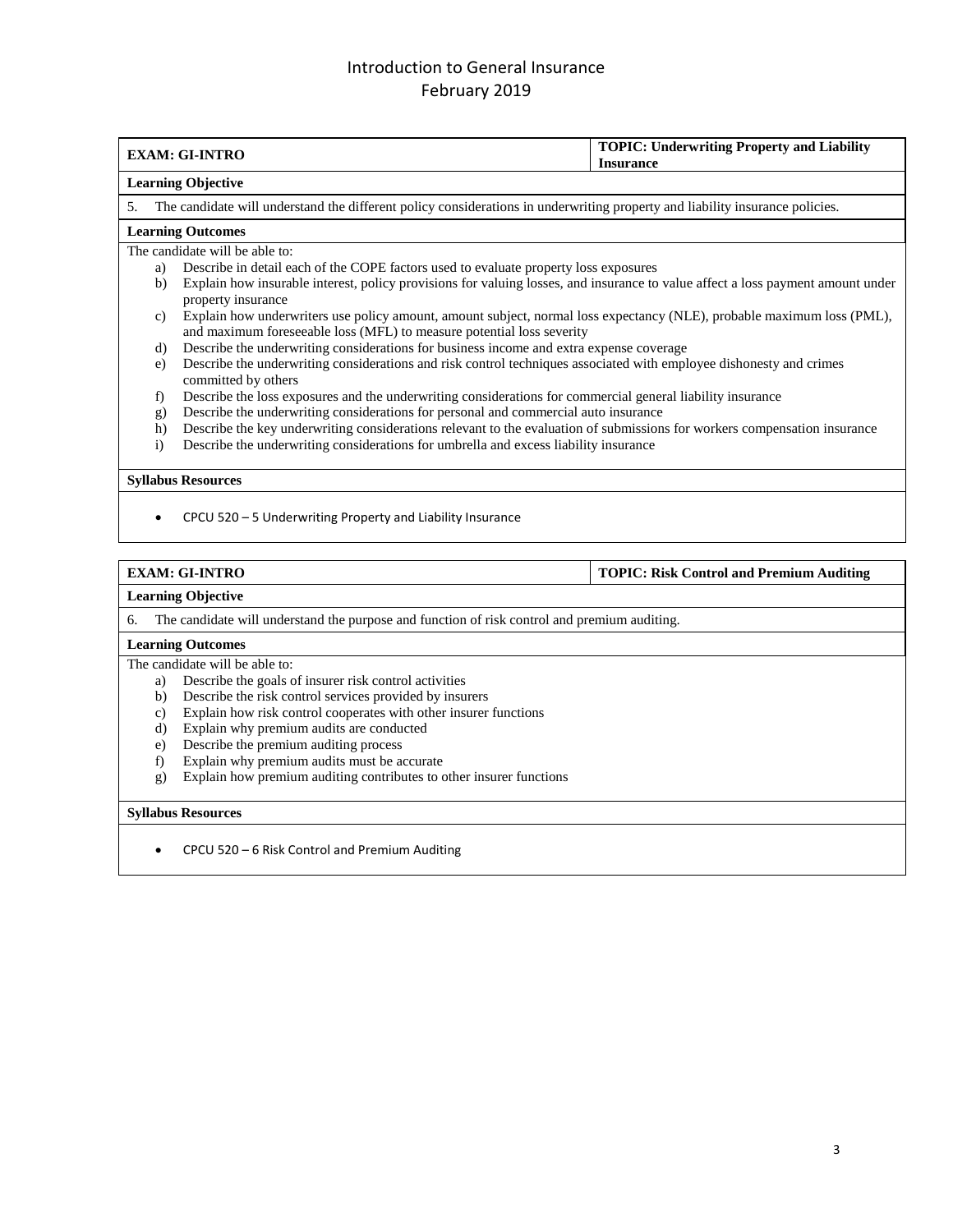#### **EXAM: GI-INTRO TOPIC: The Claim Function**

#### **Learning Objective**

7. The candidate will understand the claim function and related elements.

#### **Learning Outcomes**

The candidate will be able to:

- a) Identify goals of the claim function, the users of claim information, and the parties with whom claim personnel interact
- b) Describe the claim department structure, types and functions of claim personnel, and claim personnel performance measures c) Describe the key activities in the claim handling process: Acknowledging and assigning the claim, Identifying the policy and setting reserves, Contracting the insured or the insured's representative, Investigating the claim, Documenting the claim, Determining the cause of loss, liability, and the loss amount, and Concluding the claim
- d) Explain how the law of bad faith relates to an insurer's duty of good faith and fair dealing and how the legal environment affects the law of bad faith
- e) Describe the elements of good-faith claim handling

#### **Syllabus Resources**

• CPCU 520 – 7 The Claim Function

**EXAM: GI-INTRO TOPIC: Adjusting Property and Liability Claims**

#### **Learning Objective**

8. The candidate will understand the claim handling process for property and liability claims.

#### **Learning Outcomes**

The candidate will be able to:

- a) Explain how and why the activities in the framework for handling property claims are accomplished
- b) Describe the challenges of handling various types of property claims: Residential dwelling, Residential personal property, Commercial structure, Business income, Merchandise, Transportation and bailment, and Catastrophe
- c) Explain how and why the activities in the framework for handling a liability claim are accomplished
- d) Describe the challenges of handling various types of liability claims: Auto bodily injury liability, Auto property damage, Premises liability, Operations liability, Products liability, Workers compensation, and Professional liability
- e) Given a claim, determine coverage for a loss using the framework for coverage analysis and the activities in the claim handling process

#### **Syllabus Resources**

• CPCU 520 – 8 Adjusting Property and Liability Claims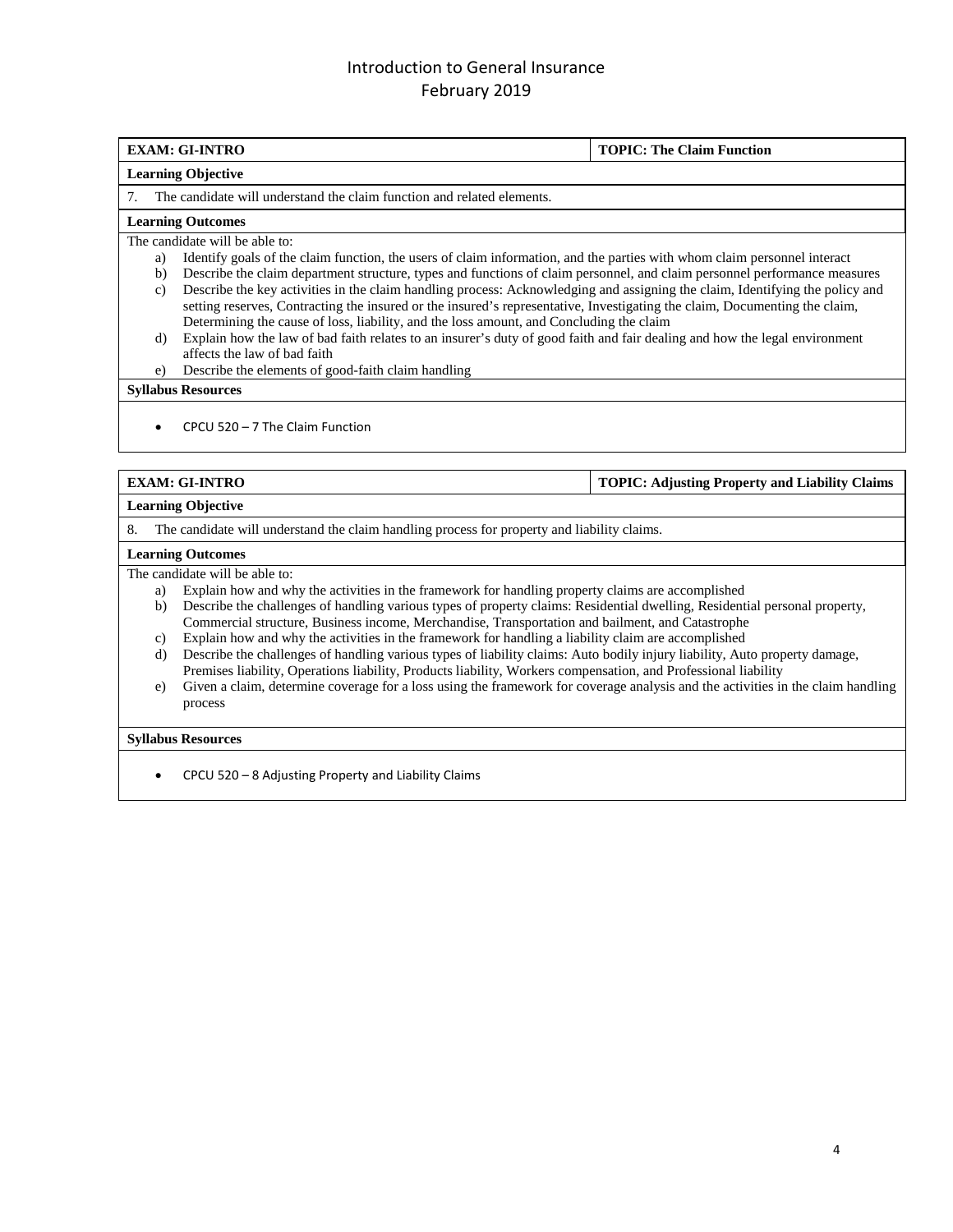#### **EXAM: GI-INTRO TOPIC: Reinsurance**

#### **Learning Objective**

9. The candidate will understand the function and types of reinsurance and its application.

#### **Learning Outcomes**

The candidate will be able to:

- a) Describe reinsurance and its principal functions
- b) Describe the three sources of reinsurance
- c) Describe treaty reinsurance and facultative reinsurance
- d) Describe the types of pro rata reinsurance and excess of loss reinsurance and their uses
- e) Describe finite risk reinsurance and other methods that rely on capital markets as alternatives to traditional and non-traditional reinsurance
- f) Describe the factors that should be considered in the design of a reinsurance program
- g) Given a case, identify the reinsurance needs of an insurer and recommend an appropriate reinsurance program to address those needs
- h) Explain how reinsurance is regulated

#### **Syllabus Resources**

• CPCU 520 – 9 (SOA special edition 2015) or 10 (first edition, 2010) Reinsurance

| EXAM: GI-INTRO | <b>TOPIC: Personal Auto Policy</b> |
|----------------|------------------------------------|

#### **Learning Objective**

10. The candidate will understand the role of automobile insurance in society and the contents of the Personal Auto Policy.

#### **Learning Outcomes**

The candidate will be able to:

- a) Evaluate various laws and systems regarding approaches to compensating automobile accident victims: Tort liability system, Financial responsibility laws, Compulsory insurance laws, Uninsured motorists coverage, Underinsured motorists coverage, and No-fault insurance
- b) Describe no-fault automobile laws in terms of their types and required benefits
- c) Explain how high-risk drivers may obtain auto insurance
- d) Describe automobile insurance rate regulation in terms of rating factors, matching price to exposure, competition, and other regulatory issues
- e) Summarize the sections of the Personal Auto Policy
- f) Identify the types of information typically contained on the declarations page of a personal auto policy
- g) For each of Part A Liability Coverage, Part B Medical Payments Coverage, Part C Uninsured Motorists Coverage, and Part D – Coverage for Damage to Your Auto: Summarize the provisions; given a case describing a claim, determine if that part of the coverage applies and, if so, the amount the insurer would pay for the claim
- h) Describe underinsured motorist insurance in terms of its purpose and the ways in which it can vary by state
- i) Describe the insured's duties following a covered auto accident or loss as shown in Part E
- j) Summarize each of the general provisions in Part F
- k) Describe the Personal Auto Policy endorsements that are used to handle common auto loss exposures
- l) Given a case describing a claim, determine whether the Personal Auto Policy would cover the claim and, if so, the amount the insurer would pay for the claim

### **Syllabus Resources**

- CPCU 553 2 Automobile Insurance and Society
- CPCU 553 3 Personal Auto Policy: Liability, Med Pay, and UM Coverage
- CPCU 553 4 Personal Auto Policy: Physical Damage, Duties After an Accident, Endorsements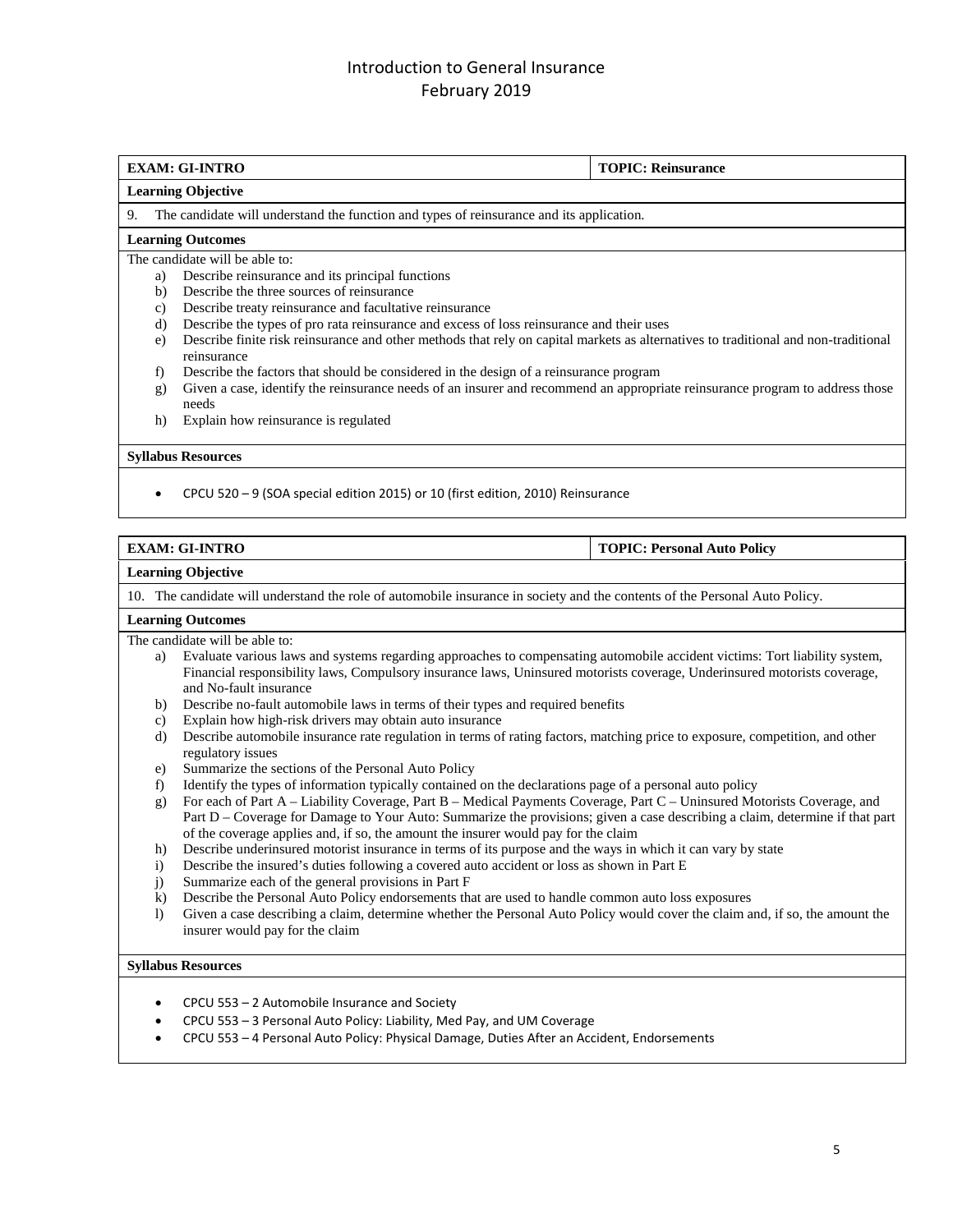|                                                                                                                                                                                                                                                | <b>EXAM: GI-INTRO</b><br><b>TOPIC: Homeowners Coverage</b>                                                                      |                                                                                                                                                                |  |  |
|------------------------------------------------------------------------------------------------------------------------------------------------------------------------------------------------------------------------------------------------|---------------------------------------------------------------------------------------------------------------------------------|----------------------------------------------------------------------------------------------------------------------------------------------------------------|--|--|
|                                                                                                                                                                                                                                                |                                                                                                                                 | <b>Learning Objective</b>                                                                                                                                      |  |  |
|                                                                                                                                                                                                                                                |                                                                                                                                 | 11. The candidate will understand the contents of the ISO Homeowners Program and describe some specialty plans.                                                |  |  |
|                                                                                                                                                                                                                                                |                                                                                                                                 | <b>Learning Outcomes</b>                                                                                                                                       |  |  |
|                                                                                                                                                                                                                                                |                                                                                                                                 | The candidate will be able to:                                                                                                                                 |  |  |
|                                                                                                                                                                                                                                                | a)                                                                                                                              | Describe how individuals and families can use the ISO 2011 Homeowners insurance program to address their personal risk<br>management needs                     |  |  |
|                                                                                                                                                                                                                                                | b)                                                                                                                              | Summarize the structure of the Homeowners Policy (HO-3), key changes in the ISO 2011 program revision, and factors<br>important to rating homeowners insurance |  |  |
|                                                                                                                                                                                                                                                | $\mathbf{c}$                                                                                                                    | Determine whether the 2011 HO-3 policy provisions in Section I – Property Coverages provide coverage for a given loss or                                       |  |  |
|                                                                                                                                                                                                                                                |                                                                                                                                 | loss exposure: Coverage A – Dwelling, Coverage B – Other Structures, Coverage C – Personal Property, Coverage D – Loss of                                      |  |  |
|                                                                                                                                                                                                                                                |                                                                                                                                 | Use, and additional coverages                                                                                                                                  |  |  |
|                                                                                                                                                                                                                                                | $\mathbf{d}$                                                                                                                    | Summarize the 2011 HO-3 policy provisions concerning Perils Insured Against and Exclusions                                                                     |  |  |
|                                                                                                                                                                                                                                                | $\epsilon$ )                                                                                                                    | Summarize each of the $2011$ HO-3 policy provisions in Section I – Conditions                                                                                  |  |  |
|                                                                                                                                                                                                                                                | f)                                                                                                                              | Given a scenario describing a homeowners property claim, determine whether the 2011 HO-3 Policy Section I – Property                                           |  |  |
|                                                                                                                                                                                                                                                |                                                                                                                                 | Coverages would cover the claim and, if so, the amount the insurer would pay for the claim                                                                     |  |  |
|                                                                                                                                                                                                                                                | Determine whether the 2011 HO-3 policy provisions in Section II – Liability Coverage provide coverage for a given loss or<br>g) |                                                                                                                                                                |  |  |
|                                                                                                                                                                                                                                                | loss exposure: Coverage E – Personal Liability, Coverage F – Medical Payments to Others, and additional coverages               |                                                                                                                                                                |  |  |
|                                                                                                                                                                                                                                                | h)                                                                                                                              | Determine whether one or more exclusions preclude the coverage provided by Section II of the 2011 HO-3 policy provisions<br>in Section $II$ – Exclusions       |  |  |
|                                                                                                                                                                                                                                                | $\mathbf{i}$                                                                                                                    | Summarize the 2011 HO-3 policy provisions concerning Conditions applicable to Section II and Conditions applicable to                                          |  |  |
|                                                                                                                                                                                                                                                |                                                                                                                                 | Sections I and II                                                                                                                                              |  |  |
|                                                                                                                                                                                                                                                | j)                                                                                                                              | Given a case describing a homeowners liability claim, determine whether the 2011 HO-3 policy Section II - Liability                                            |  |  |
|                                                                                                                                                                                                                                                |                                                                                                                                 | Coverage would cover the claim, and if so, the amount the insurer would pay for the claim                                                                      |  |  |
| Compare the coverage provided by each of the following 2011 Homeowners policies to the coverage provided by the 2011<br>$\bf k$<br>HO-3 policy: HO-2 Broad Form, HO-5 Comprehensive Form, HO-4 Contents Broad Form, HO-6 Unit-Owners Form, and |                                                                                                                                 |                                                                                                                                                                |  |  |
|                                                                                                                                                                                                                                                |                                                                                                                                 |                                                                                                                                                                |  |  |
|                                                                                                                                                                                                                                                |                                                                                                                                 | HO-8 Modified Coverage Form                                                                                                                                    |  |  |
|                                                                                                                                                                                                                                                | Summarize the coverages provided by the various 2011 ISO Homeowners policy endorsements<br>$\bf{I}$                             |                                                                                                                                                                |  |  |
|                                                                                                                                                                                                                                                | m)                                                                                                                              | Given a case describing a homeowners claim, determine whether a 2011 HO-3 Policy that may include one or more                                                  |  |  |
|                                                                                                                                                                                                                                                |                                                                                                                                 | endorsements would cover the claim, and, if so, the amount the insurer would pay for the claim                                                                 |  |  |
|                                                                                                                                                                                                                                                | n)                                                                                                                              | Describe the operation of the National Flood Insurance Program and the coverage it provides                                                                    |  |  |
|                                                                                                                                                                                                                                                | $\circ$ )                                                                                                                       | Describe the operation of FAIR plans and beachfront and windstorm plans and the coverage they provide                                                          |  |  |
|                                                                                                                                                                                                                                                |                                                                                                                                 | <b>Syllabus Resources</b>                                                                                                                                      |  |  |
|                                                                                                                                                                                                                                                | ٠                                                                                                                               | CPCU 553 - 5 Homeowners Property Coverage                                                                                                                      |  |  |
|                                                                                                                                                                                                                                                | $\bullet$                                                                                                                       | CPCU 553 - 6 Homeowners Liability, Conditions, Coverage Forms, and Endorsements                                                                                |  |  |
|                                                                                                                                                                                                                                                | CPCU 553 - 7 Other Residential Insurance (pages 24-37 only)<br>$\bullet$                                                        |                                                                                                                                                                |  |  |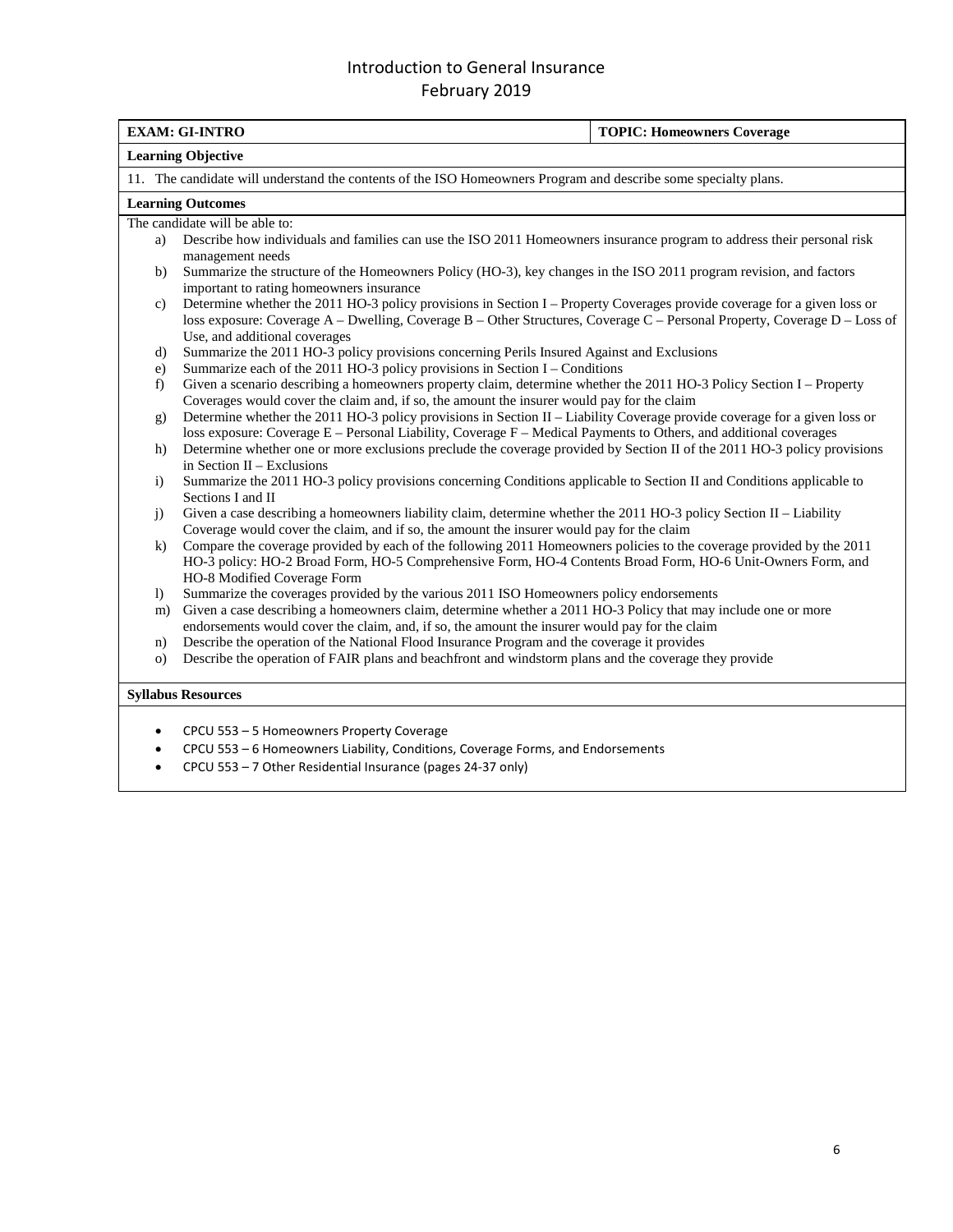|                | <b>EXAM: GI-INTRO</b>                                                                                                                                                                                                                                                                                                              | <b>TOPIC: Commercial Property Insurance</b> |  |
|----------------|------------------------------------------------------------------------------------------------------------------------------------------------------------------------------------------------------------------------------------------------------------------------------------------------------------------------------------|---------------------------------------------|--|
|                | <b>Learning Objective</b>                                                                                                                                                                                                                                                                                                          |                                             |  |
|                | 12. The candidate will understand the nature of Commercial Property Insurance.                                                                                                                                                                                                                                                     |                                             |  |
|                | <b>Learning Outcomes</b>                                                                                                                                                                                                                                                                                                           |                                             |  |
|                | The candidate will be able to:                                                                                                                                                                                                                                                                                                     |                                             |  |
| a)             | Describe commercial property insurance in terms of the major categories of loss exposures that can be covered and the<br>components of a commercial property coverage part                                                                                                                                                         |                                             |  |
| b)             | Determine whether a described item of property qualifies as Covered Property under one or more of these categories in the<br>Building and Personal Property Coverage Form: Building, Your Business Personal Property, and Personal Property of Others                                                                              |                                             |  |
| $\mathbf{c})$  | Determine which of the additional coverages and coverage extensions of the Building and Personal Property Coverage Form<br>apply to a described loss                                                                                                                                                                               |                                             |  |
| $\mathbf{d}$   | Determine whether the cause of a described loss is a covered cause of loss under the Causes of Loss – Basic Form or the<br>Causes of Loss - Broad Form                                                                                                                                                                             |                                             |  |
| e)             | Determine whether the cause of a described loss is a covered cause of loss under the Causes of Loss - Special Form                                                                                                                                                                                                                 |                                             |  |
| f)             | Apply the Limits of Insurance and Deductible provisions of the Building and Personal Property Coverage Form to a described<br>loss                                                                                                                                                                                                 |                                             |  |
| g)             | Explain how each of the Loss Conditions and Additional Conditions affects coverage under the Building and Personal Property<br>Coverage Form                                                                                                                                                                                       |                                             |  |
| h)             | Explain how each of the following optional coverages described in the BPP modifies the basic coverage of the BPP: Agreed<br>Value, Inflation Guard, Replacement Cost, and Extension of Replacement Cost to Personal Property of Others                                                                                             |                                             |  |
| $\mathbf{i}$   | Summarize each of the Commercial Property Conditions                                                                                                                                                                                                                                                                               |                                             |  |
| $\overline{1}$ | Explain how each of the conditions contained in the Common Policy Conditions affects coverage under a commercial property<br>coverage part                                                                                                                                                                                         |                                             |  |
| $\bf k$        | Explain how each of these documents modifies the Building and Personal Property Coverage Form: Ordinance or Law<br>Coverage endorsement, Spoilage Coverage endorsement, Flood Coverage endorsement, Earthquake and Volcanic Eruption<br>Coverage endorsement, Peak Season Limit of Insurance endorsement, and Value Reporting Form |                                             |  |
| $\bf{I}$       | Identify the factors that affect commercial property insurance premiums                                                                                                                                                                                                                                                            |                                             |  |
| m)             | Given a case, determine whether, and for what amount, a described loss would be covered by a commercial property coverage<br>part that includes the Building and Personal Property Coverage Form and any of the three causes of loss forms                                                                                         |                                             |  |
|                | <b>Syllabus Resources</b>                                                                                                                                                                                                                                                                                                          |                                             |  |
|                |                                                                                                                                                                                                                                                                                                                                    |                                             |  |
|                |                                                                                                                                                                                                                                                                                                                                    |                                             |  |

- CPCU 557 1 Commercial Property Insurance, Part I
- CPCU 557 2 Commercial Property Insurance, Part II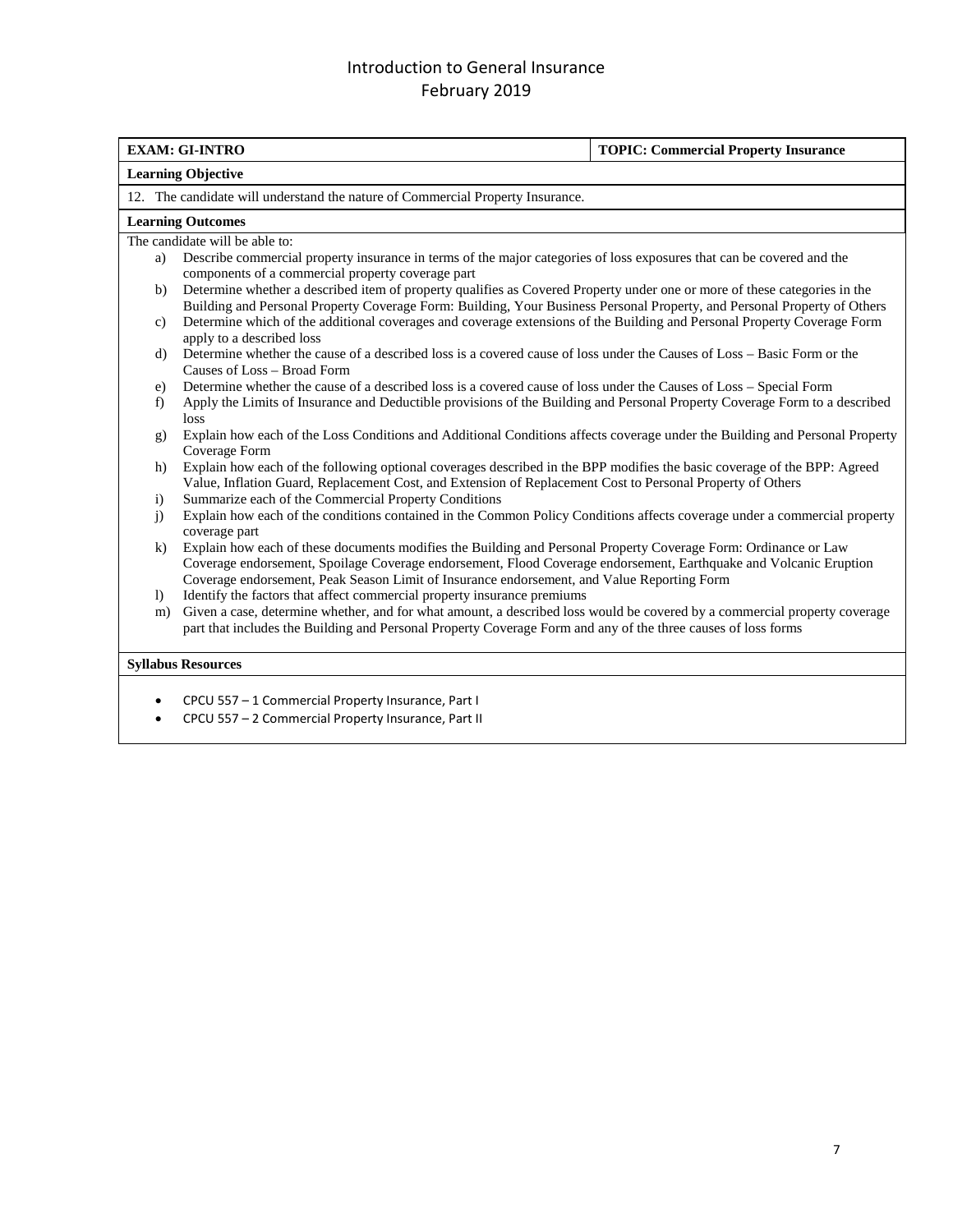|                           | <b>EXAM: GI-INTRO</b>                                                                                                                                                   | <b>TOPIC: Commercial General Liability Insurance</b> |
|---------------------------|-------------------------------------------------------------------------------------------------------------------------------------------------------------------------|------------------------------------------------------|
| <b>Learning Objective</b> |                                                                                                                                                                         |                                                      |
|                           | 13. The candidate will understand the nature of Commercial General Liability Insurance.                                                                                 |                                                      |
|                           | <b>Learning Outcomes</b>                                                                                                                                                |                                                      |
|                           | The candidate will be able to:                                                                                                                                          |                                                      |
| a)                        | Describe commercial general liability insurance in terms of the types of losses that can be covered by general liability                                                |                                                      |
|                           | insurance and the components of a commercial general liability coverage part                                                                                            |                                                      |
| b)                        | Determine whether a described claim meets the conditions imposed by the Coverage A insuring agreement of the Commercial                                                 |                                                      |
|                           | General Liability Coverage Form (occurrence version)                                                                                                                    |                                                      |
| c)                        | Determine whether any of the exclusions applicable to Coverage A of the Commercial General Liability Coverage Form                                                      |                                                      |
|                           | eliminate coverage for a described claim                                                                                                                                |                                                      |
| d)                        | Determine whether a described claim meets the conditions imposed by the Coverage B insuring agreement of the Commercial                                                 |                                                      |
|                           | General Liability Coverage Form and whether any of the Coverage B exclusions eliminate coverage for the claim                                                           |                                                      |
| e)                        | Determine whether a described claim meets the conditions imposed by the Coverage C insuring agreement of the Commercial                                                 |                                                      |
|                           | General Liability Coverage Form and whether any of the Coverage C exclusions eliminate coverage for the claim                                                           |                                                      |
| f                         | Summarize the supplementary payments of the Commercial General Liability Coverage Form                                                                                  |                                                      |
| g)                        | Determine whether a described person or organization is an insured under the Commercial General Liability Coverage Form                                                 |                                                      |
| h)                        | Explain how the following limits of insurance in the CGL Coverage Form are applied: Each occurrence limit, Personal and                                                 |                                                      |
|                           | advertising injury limit, Damage to premises rented to you limit, Medical expense limit, General aggregate limit, and Products-<br>completed operations aggregate limit |                                                      |
|                           | Apply the Commercial General Liability Conditions to claims or other interactions between the insurer and the insured<br>$\mathbf{i}$                                   |                                                      |
| j)                        | Explain how the premium for CGL coverage is determined                                                                                                                  |                                                      |
| $\bf k$                   | Given a case, determine whether, and for what amount, the Commercial General Liability Coverage Form (occurrence version)                                               |                                                      |
|                           | covers a described claim                                                                                                                                                |                                                      |
|                           |                                                                                                                                                                         |                                                      |
|                           | <b>Syllabus Resources</b>                                                                                                                                               |                                                      |
|                           |                                                                                                                                                                         |                                                      |
|                           | CPCU 557 - 6 Commercial General Liability Insurance, Part I                                                                                                             |                                                      |
|                           | CPCU 557 - 7 Commercial General Liability Insurance, Part II                                                                                                            |                                                      |

| <b>EXAM: GI-INTRO</b>     | <b>TOPIC: Workers Compensation and Employers</b><br><b>Liability Insurance</b> |
|---------------------------|--------------------------------------------------------------------------------|
| <b>Learning Objective</b> |                                                                                |

#### 14. The candidate will understand workers compensation and employers liability coverages.

#### **Learning Outcomes**

The candidate will be able to:

- a) Describe workers compensation statutes in terms of: Basic purpose, Benefits provided, and Persons and employments covered
- b) Describe workers compensation statutes in terms of: Extraterritorial provisions, Federal jurisdiction, and Methods for meeting employers' obligations
- c) Summarize these sections of the Workers Compensation and Employers Liability Insurance Policy: Information Page, General Section, and Part One – Workers Compensation Insurance
- d) Explain why employers liability insurance is needed and how the Workers Compensation and Employers Liability Insurance Policy addresses this need
- e) Describe the purpose and operation of Part Three Other States Insurance in the Workers Compensation and Employers Liability Insurance Policy
- f) Describe the need for and the coverage provided by the Voluntary Compensation and Employers' Liability Coverage Endorsement and the Longshore and Harbor Workers' Compensation Act Coverage Endorsement
- g) Explain how premium bases, classifications, and premium adjustments affect the rating of workers compensation insurance
- h) Given a case, determine whether the Workers Compensation and Employers Liability Insurance Policy covers a described injury or illness and, if so, what types of benefits or what amount of damages is covered

#### **Syllabus Resources**

• CPCU 557 – 9 Workers Compensation and Employers Liability Insurance